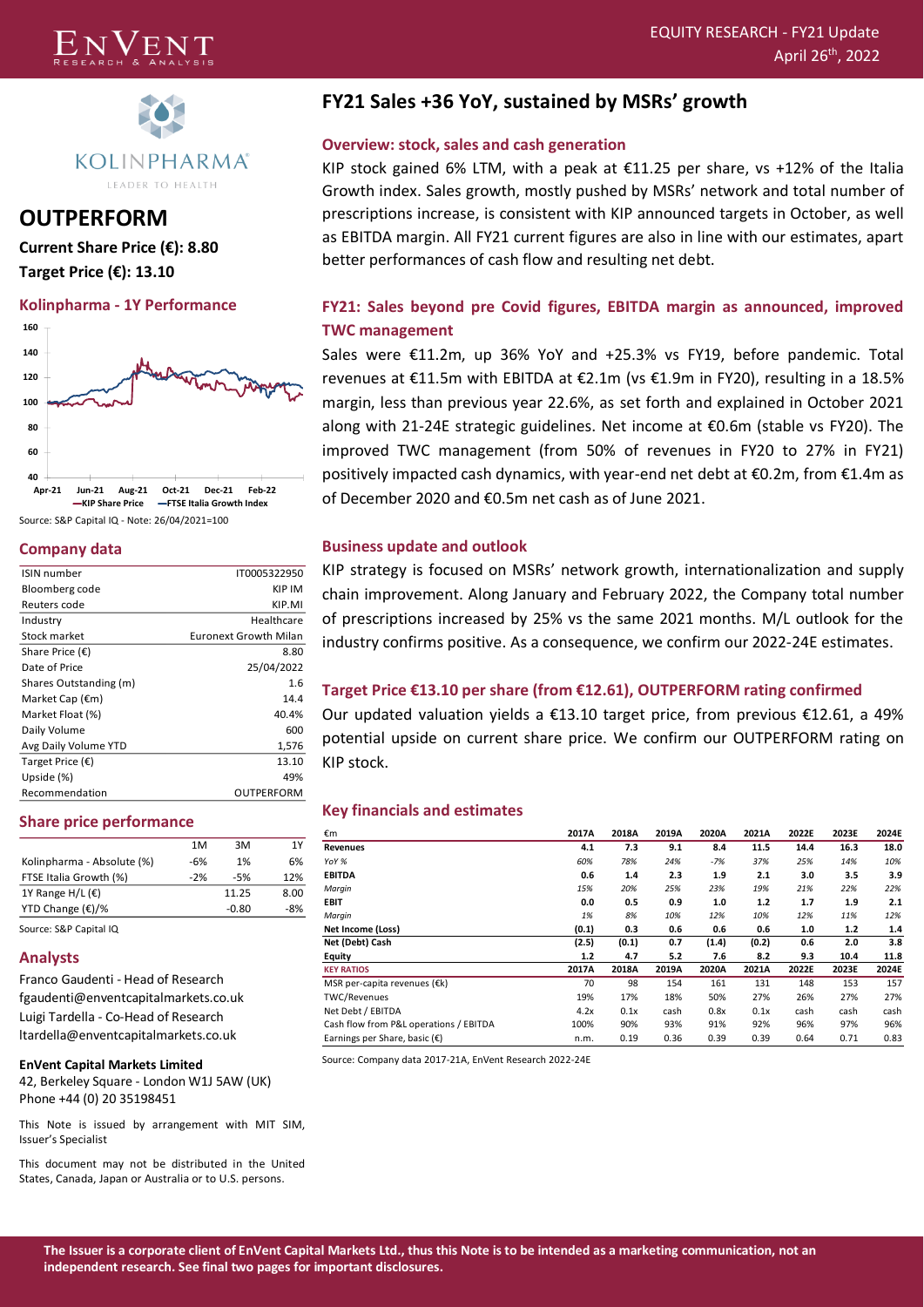

## **Market update**



**2022 YTD traded volumes** 

**KIP share overperforming most** 

**of Italian listed peers**

**multiples**

**decreasing vs 2021**



Source: EnVent Research on S&P Capital IQ - Note: 26/04/2021=100



Source: EnVent Research on S&P Capital IQ - Velocity turnover=ratio of tot. traded shares to tot. ordinary shares

## **Comparable Italian pharma/nutraceutical companies - 1Y Market performance**



Source: EnVent Research on S&P Capital IQ - Note: 26/04/2021=100

**Peer group - Regression analysis and KIP target positioning**



Source: EnVent Research on S&P Capital IQ, April 2022

1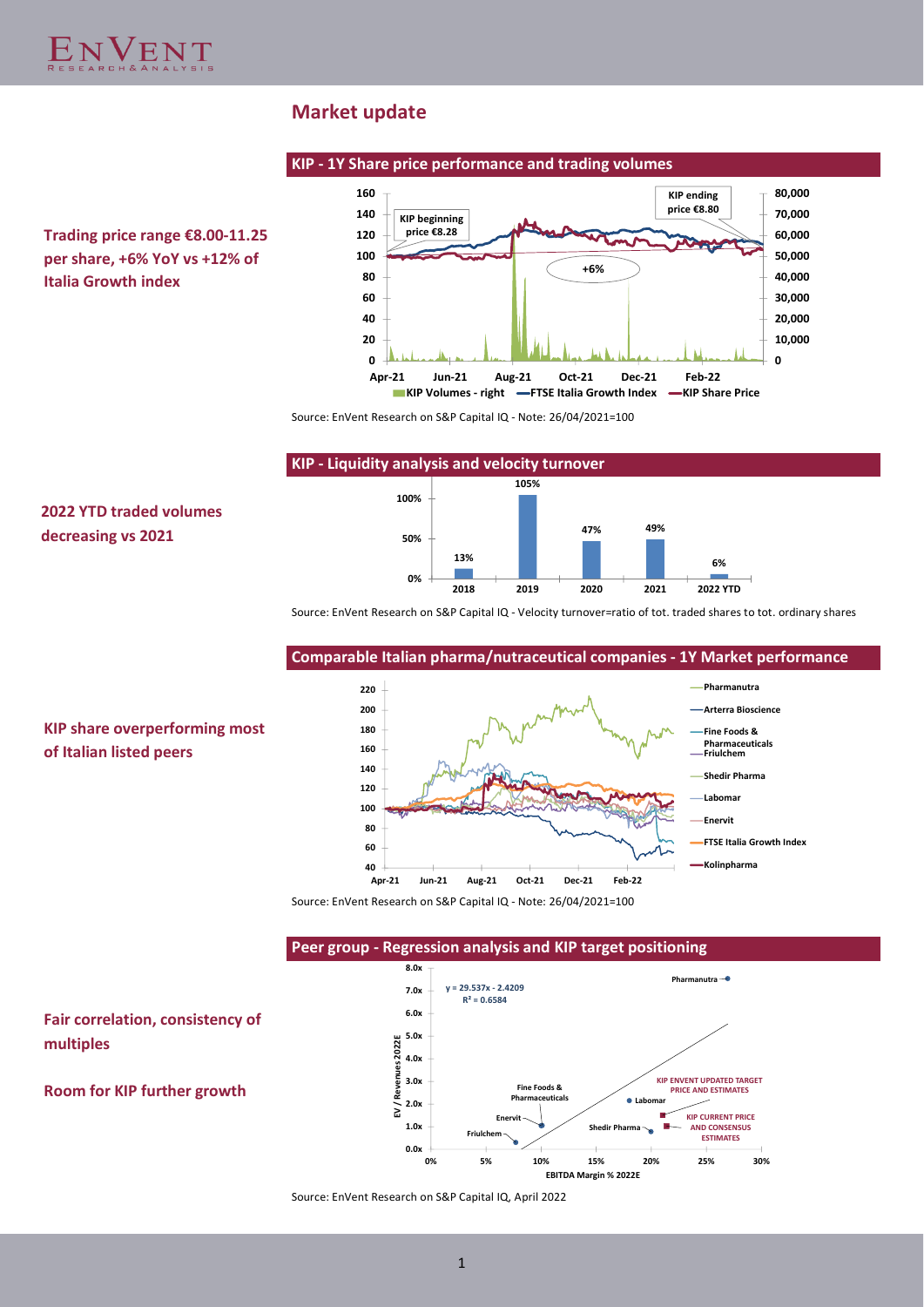## **Investment case**

KIP, listed on Euronext Growth Milan since March 2018, is an Italian company which develops, produces through third parties and markets nutraceutical products, based only on natural ingredients, with the purpose of helping to prevent or cure diseases principally in the uro-gynecological, orthopedic and physiatry's fields. In January 2021 KIP launched DOLATROX®hcc, its first medical device. Both organic growth and M&A are options to achieve Company strategic goals.



Source: Company data

### **Industry and Company drivers**

- Sustained growth worldwide for nutraceutical industry and for Italian market in Europe
- Global middle class population growth
- Increasing shift of spending from medical to nutrition and wellness
- Pharmacies decreasing price/margins for traditional medical prescriptions
- KIP product portfolio marketable to the medical profession
- Certifications as a distinctive factor

### **Challenges**

- Low barriers to entry and pricing trends
- Pharma giants entering the competitive arena
- Regulatory changes
- Agreements among drugstores in order to increase their bargaining power
- Pharmacies moral suasion towards end-users

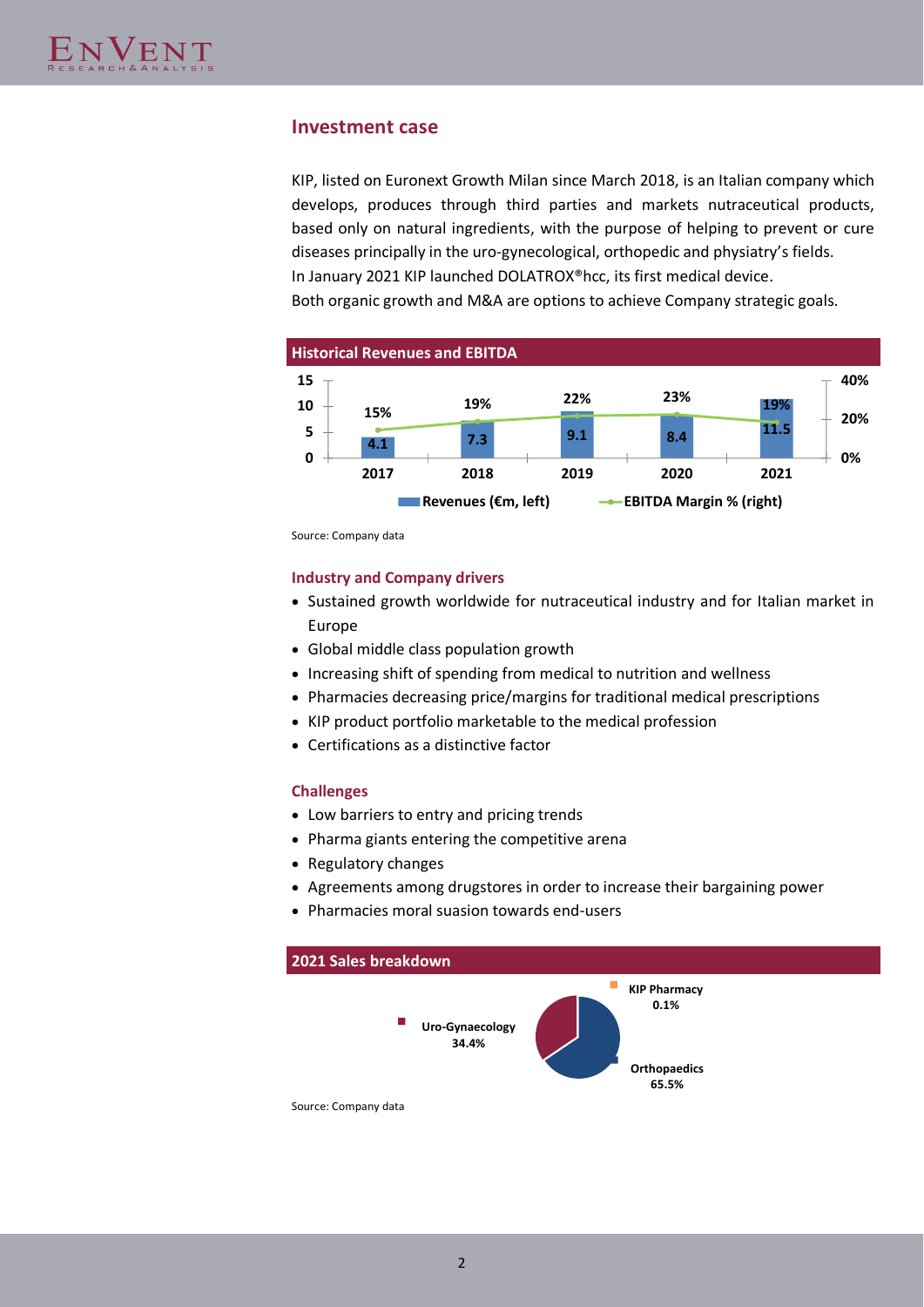# **Business update**

KIP moved on along its growth path, consistently with the new 2021-24E strategic plan guidelines announced in October 2021. Along FY21, three new products were launched, including Dolatrox® hcc, KIP first medical device supporting orthopedic therapy. MSRs network increased by 34 new sales representatives, reaching a total of 85 at year-end. As to total number of prescriptions, they increased by almost 45% YoY, arriving at 656,734.

Main facts subsequent to our last update:

- new patents: Milesax® (orthopedic food supplement) and Ivuxur® (urogynecological supplement) obtained an EU patent valid for Germany, France and Italy, while Almetax® (uro-gynecological) got a US patent, Doltendix®, (orthopedic food supplement) obtained a patent for Italian market
- two stock option plans approved in December 2021
- ESG certification on environment sustainability (UNI EN ISO 14001:2015)
- start of KIP own shares purchase since February 2022

The BoD recently approved KIP 2021 Sustainability report. KIP is focusing more and more on ESG issues. Consistently with the status of Benefit Corporation since April 2021 and the subsequent need to disclose ESG targets to achieve, KIP chose to plant 500 trees in India as the first partial compensation initiative for the CO2 produced.

## **Industry outlook**

Along FY21, Italian food supplements market experienced +7.3% and +6.6% YoY growth rate as to total value and volumes respectively. Pharmacies confirmed as the main sales channel (79% of the market as to total value). According to Mordor Intelligence, the global nutraceutical market is expected to experience 7.5% CAGR along 2022-27, with Asia Pacific as the fastest growing region but Europe still ranking as the largest market.

## **Estimates revision**

FY21 sales and EBITDA margin were in line with the Company estimates set forth along with 2021-24E strategic guidelines, as well as with our last estimates consistent with KIP guidelines. So far, 2022 confirmed growth trend, with KIP number of prescriptions increased by +24.6% along January-February vs the same 2021 months. All FY22 raw materials orders were sent to suppliers in September 2021 with the aim of offsetting possible price upsurge. All of this, as well as the positive M/L sector outlook, induces us to confirm our 2022-24E revenues and EBITDA estimates. As to EBIT, net income and net debt/cash estimates revision,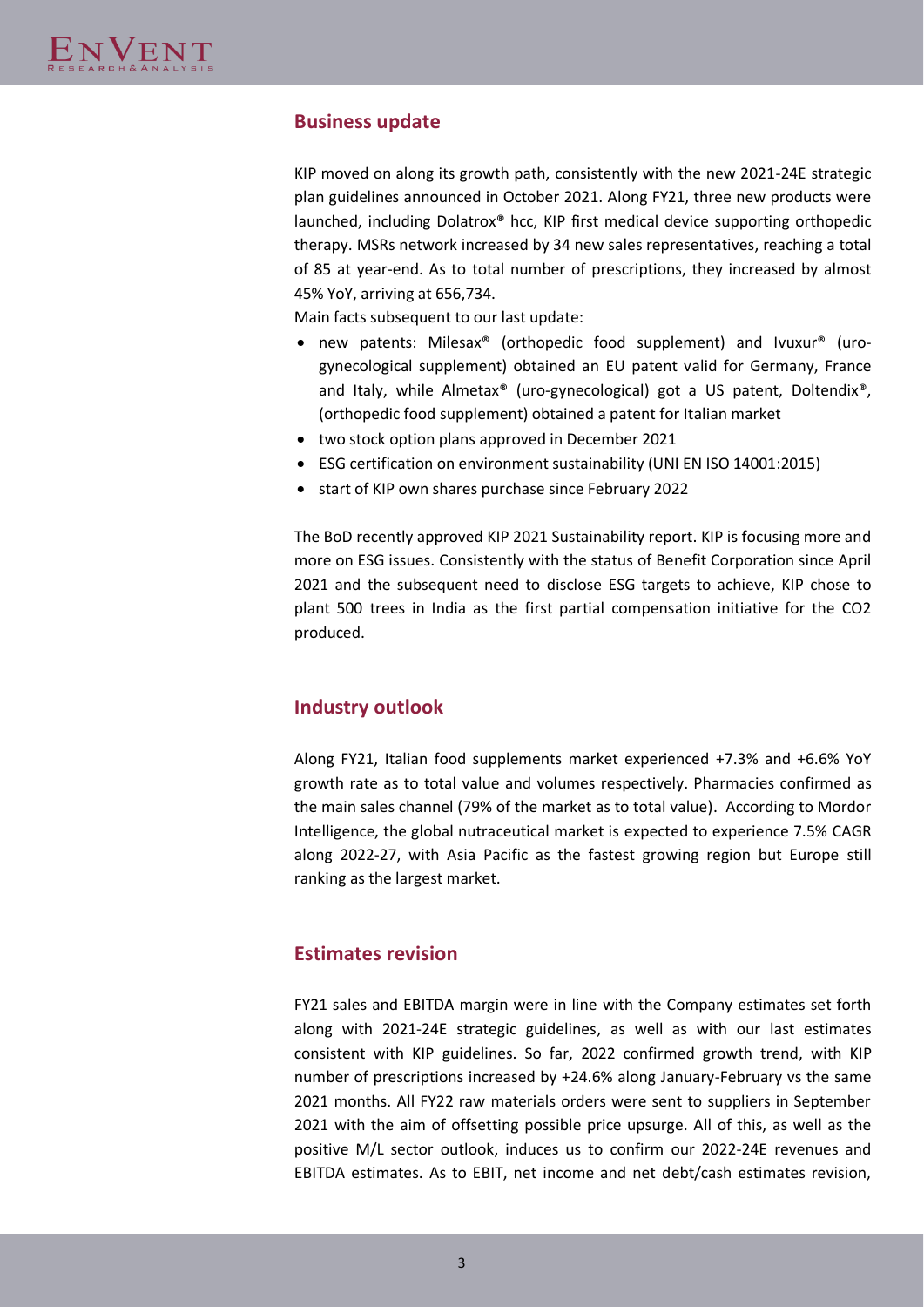they mostly depend on changes subsequent to FY21 actual figures.

## **Change in estimates**



Source: EnVent Research

|                           | <b>Revised</b> |       |       |       |       | <b>Previous</b> |       |       |       | Change % |       |       |
|---------------------------|----------------|-------|-------|-------|-------|-----------------|-------|-------|-------|----------|-------|-------|
| €m                        | 2021A          | 2022E | 2023E | 2024E | 2021E | 2022E           | 2023E | 2024E | 2021A | 2022E    | 2023E | 2024E |
| Revenues                  | 11.5           | 14.4  | 16.3  | 18.0  | 11.2  | 14.4            | 16.3  | 18.0  | 3%    | 0%       | 0%    | 0%    |
| <b>EBITDA</b>             | 2.1            | 3.0   | 3.5   | 3.9   | 2.3   | 3.0             | 3.5   | 3.9   | -8%   | 2%       | 0%    | 0%    |
| <b>Margin on Revenues</b> | 18.5%          | 21.0% | 21.6% | 21.6% | 20.6% | 20.7%           | 21.6% | 21.6% |       |          |       |       |
| <b>EBIT</b>               | 1.2            | 1.7   | 1.9   | 2.1   | 1.0   | 1.3             | 1.5   | 1.8   | 19%   | 31%      | 25%   | 21%   |
| Margin                    | 10.0%          | 11.8% | 11.4% | 11.9% | 8.7%  | 9.0%            | 9.1%  | 9.8%  |       |          |       |       |
| Net Income                | 0.6            | 1.0   | 1.2   | 1.4   | 0.5   | 0.8             | 0.9   | 1.1   | 16%   | 34%      | 27%   | 22%   |
| Net (Debt) Cash           | (0.2)          | 0.6   | 2.0   | 3.8   | (1.3) | 0.4             | 1.9   | 3.7   |       |          |       |       |
| Net Debt / EBITDA         | 0.1x           | n.m.  | n.m.  | n.m.  | 0.6x  | n.m.            | n.m.  | n.m.  |       |          |       |       |

Source: EnVent Research

# **Financial projections**

|                   | <b>Profit and Loss</b> |       |       |         |       |       |       |       |
|-------------------|------------------------|-------|-------|---------|-------|-------|-------|-------|
| €m                | 2017A                  | 2018A | 2019A | 2020A   | 2021A | 2022E | 2023E | 2024E |
| Sales             | 4.1                    | 7.2   | 8.9   | 8.2     | 11.2  | 14.4  | 16.3  | 18.0  |
| Other revenues    | 0.0                    | 0.1   | 0.2   | 0.2     | 0.3   | 0.0   | 0.0   | 0.0   |
| <b>Revenues</b>   | 4.1                    | 7.3   | 9.1   | 8.4     | 11.5  | 14.4  | 16.3  | 18.0  |
| YoY %             | 60.4%                  | 78.2% | 24.3% | $-7.4%$ | 36.9% | 25.0% | 13.6% | 10.2% |
| Operating costs   | (2.8)                  | (4.6) | (4.8) | (4.0)   | (5.2) | (5.7) | (6.6) | (7.3) |
| Personnel         | (0.7)                  | (1.4) | (2.3) | (2.5)   | (4.2) | (5.7) | (6.2) | (6.8) |
| <b>EBITDA</b>     | 0.6                    | 1.4   | 2.0   | 1.9     | 2.1   | 3.0   | 3.5   | 3.9   |
| Margin            | 14.5%                  | 18.9% | 21.9% | 22.6%   | 18.5% | 21.0% | 21.6% | 21.6% |
| D&A               | (0.6)                  | (0.8) | (1.1) | (0.9)   | (1.0) | (1.3) | (1.7) | (1.7) |
| <b>EBIT</b>       | 0.03                   | 0.5   | 0.9   | 1.0     | $1.2$ | 1.7   | 1.9   | 2.1   |
| Margin            | 0.8%                   | 7.5%  | 9.5%  | 11.8%   | 10.0% | 11.8% | 11.4% | 11.9% |
| Interest          | (0.1)                  | (0.1) | (0.1) | (0.1)   | (0.2) | (0.2) | (0.2) | (0.2) |
| EBT.              | (0.0)                  | 0.5   | 0.8   | 0.9     | 0.9   | 1.5   | 1.6   | 1.9   |
| Margin            | $-1.1%$                | 6.3%  | 8.8%  | 10.5%   | 8.0%  | 10.1% | 9.9%  | 10.6% |
| Income taxes      | (0.0)                  | (0.2) | (0.2) | (0.2)   | (0.3) | (0.4) | (0.5) | (0.5) |
| Net Income (Loss) | (0.1)                  | 0.3   | 0.6   | 0.6     | 0.6   | 1.0   | 1.2   | 1.4   |
| Margin            | $-1.6%$                | 3.8%  | 6.5%  | 7.6%    | 5.5%  | 7.3%  | 7.1%  | 7.6%  |

Source: Company data 2017-21A, EnVent Research 2022-24E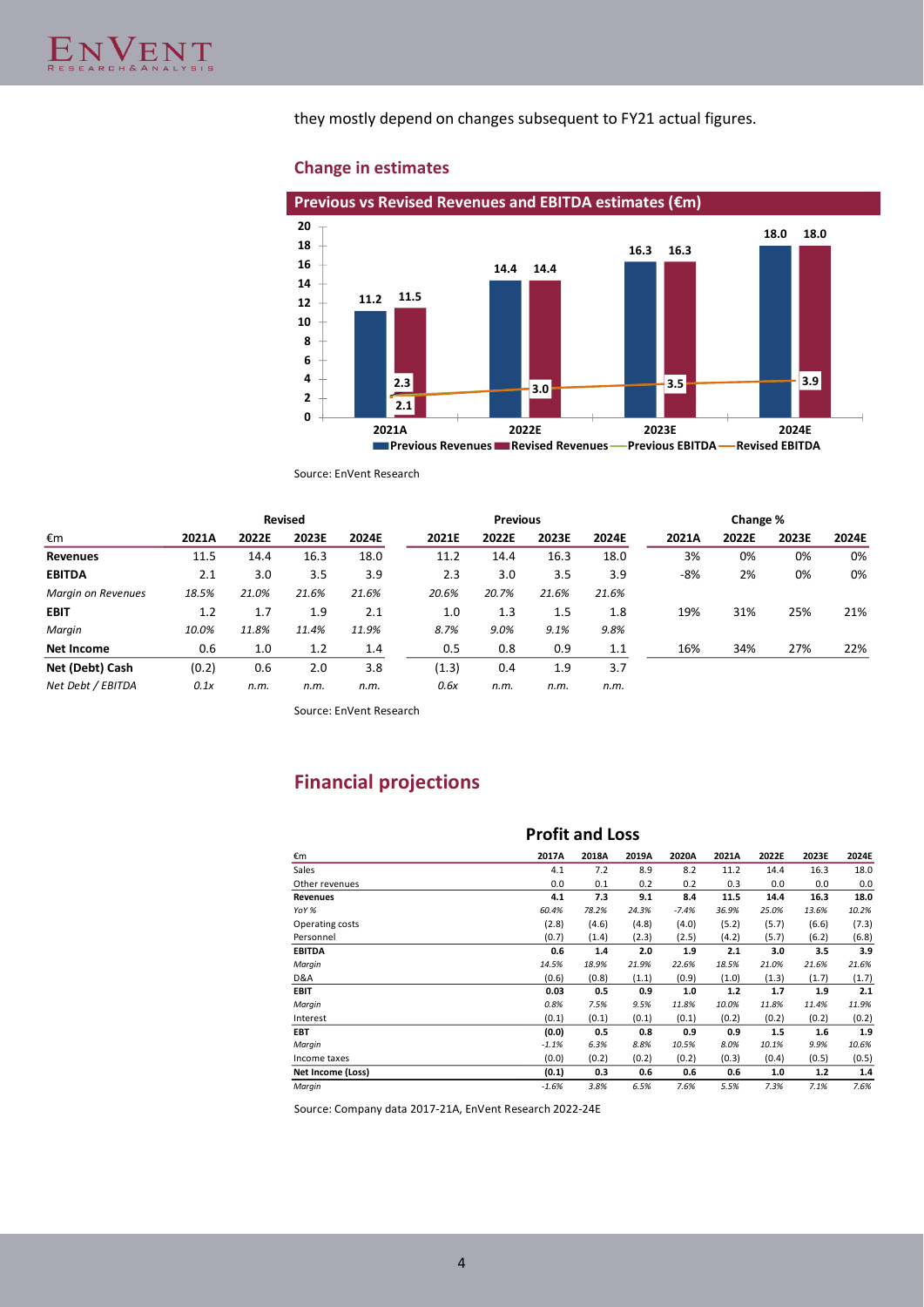### **Balance Sheet**

| €m                            | 2017A   | 2018A | 2019A | 2020A | 2021A | 2022E | 2023E | 2024E |
|-------------------------------|---------|-------|-------|-------|-------|-------|-------|-------|
| Inventory                     | 0.4     | 0.4   | 0.9   | 0.8   | 1.3   | 1.7   | 1.9   | 2.1   |
| Trade receivables             | 2.1     | 2.6   | 3.1   | 5.3   | 4.2   | 4.6   | 4.9   | 4.9   |
| Trade payables                | (1.7)   | (1.8) | (2.3) | (1.9) | (2.4) | (2.5) | (2.4) | (2.2) |
| <b>Trade Working Capital</b>  | 0.8     | 1.2   | 1.7   | 4.2   | 3.1   | 3.7   | 4.4   | 4.8   |
| Other assets (liabilities)    | (0.1)   | (0.4) | (0.8) | (0.8) | (0.6) | (0.6) | (0.6) | (0.6) |
| <b>Net Working Capital</b>    | 0.6     | 0.8   | 0.8   | 3.4   | 2.4   | 3.1   | 3.8   | 4.2   |
| Intangible assets             | 3.1     | 4.0   | 3.8   | 5.8   | 6.1   | 5.9   | 5.4   | 4.8   |
| Property, plant and equipment | 0.0     | 0.0   | 0.0   | 0.0   | 0.1   | 0.2   | 0.2   | 0.2   |
| <b>Financial assets</b>       | 0.0     | 0.0   | 0.0   | 0.0   | 0.1   | 0.1   | 0.1   | 0.1   |
| <b>Non-current assets</b>     | 3.1     | 4.0   | 3.9   | 5.8   | 6.3   | 6.2   | 5.6   | 5.2   |
| <b>Provisions</b>             | (0.0)   | (0.1) | (0.2) | (0.2) | (0.4) | (0.6) | (1.0) | (1.3) |
| <b>Net Invested Capital</b>   | 3.7     | 4.8   | 4.6   | 9.0   | 8.4   | 8.6   | 8.4   | 8.0   |
| Net Debt (Cash)               | $2.5\,$ | 0.1   | (0.7) | 1.4   | 0.2   | (0.6) | (2.0) | (3.8) |
| Equity                        | 1.2     | 4.7   | 5.2   | 7.6   | 8.2   | 9.3   | 10.4  | 11.8  |
| <b>Sources</b>                | 3.7     | 4.8   | 4.6   | 9.0   | 8.4   | 8.6   | 8.4   | 8.0   |

Source: Company data 2017-21A, EnVent Research 2022-24E

|                                                     | <b>Cash Flow</b> |       |       |       |       |       |       |       |  |  |
|-----------------------------------------------------|------------------|-------|-------|-------|-------|-------|-------|-------|--|--|
| €m                                                  | 2017A            | 2018A | 2019A | 2020A | 2021A | 2022E | 2023E | 2024E |  |  |
| <b>EBIT</b>                                         | 0.0              | 0.5   | 0.9   | 1.0   | 1.2   | 1.7   | 1.9   | 2.1   |  |  |
| Current taxes                                       | (0.0)            | (0.2) | (0.2) | (0.2) | (0.3) | (0.4) | (0.5) | (0.5) |  |  |
| D&A                                                 | 0.6              | 0.8   | 1.1   | 0.9   | 1.0   | 1.3   | 1.7   | 1.7   |  |  |
| Provisions                                          | 0.0              | 0.0   | 0.1   | 0.1   | 0.1   | 0.3   | 0.3   | 0.4   |  |  |
| Cash flow from P&L operations                       | 0.6              | 1.2   | 1.8   | 1.7   | 2.0   | 2.9   | 3.4   | 3.7   |  |  |
| <b>Trade Working Capital</b>                        | (0.5)            | (0.4) | (0.4) | (2.5) | 1.1   | (0.7) | (0.6) | (0.4) |  |  |
| Other assets and liabilities                        | 0.2              | 0.2   | 0.4   | (0.0) | (0.2) | 0.0   | 0.0   | 0.0   |  |  |
| Capex (cash out portion)                            | (1.2)            | (1.7) | (0.9) | (1.2) | (1.5) | (1.2) | (1.1) | (1.3) |  |  |
| Operating cash flow after working capital and capex | (0.9)            | (0.7) | 0.9   | (2.0) | 1.5   | 1.1   | 1.6   | 2.1   |  |  |
| Interest                                            | (0.1)            | (0.1) | (0.1) | (0.1) | (0.2) | (0.2) | (0.2) | (0.2) |  |  |
| Paid-in capital                                     | 1.2              | 0.0   | 0.0   | 0.0   | 0.0   | 0.0   | 0.0   | 0.0   |  |  |
| IPO proceeds                                        | 0.0              | 3.1   | 0.0   | 0.0   | 0.0   | 0.0   | 0.0   | 0.0   |  |  |
| Net cash flow                                       | 0.2              | 2.4   | 0.8   | (2.1) | 1.2   | 0.8   | 1.4   | 1.8   |  |  |
| Net (Debt) Cash - Beginning                         | (2.7)            | (2.5) | (0.1) | 0.7   | (1.4) | (0.2) | 0.6   | 2.0   |  |  |
| Net (Debt) Cash - End                               | (2.5)            | (0.1) | 0.7   | (1.4) | (0.2) | 0.6   | 2.0   | 3.8   |  |  |
| Change in Net (Debt) Cash                           | 0.2              | 2.4   | 0.8   | (2.1) | 1.2   | 0.8   | 1.4   | 1.8   |  |  |

Source: Company data 2017-21A, EnVent Research 2022-24E

|                                         |       | Ratio analysis |       |       |       |       |       |       |
|-----------------------------------------|-------|----------------|-------|-------|-------|-------|-------|-------|
| <b>KPIs</b>                             | 2017A | 2018A          | 2019A | 2020A | 2021A | 2022E | 2023E | 2024E |
| <b>MSRs</b>                             | 58    | 73             | 58    | 51    | 85    | 97    | 107   | 115   |
| MSR per-capita revenues ( $\epsilon$ k) | 70    | 98             | 154   | 161   | 131   | 148   | 153   | 157   |
| <b>ROE</b>                              | neg.  | 6%             | 11%   | 8%    | 8%    | 11%   | 11%   | 11%   |
| ROS (EBIT/Revenues)                     | 1%    | 8%             | 10%   | 12%   | 10%   | 12%   | 11%   | 12%   |
| ROIC (NOPAT/Invested Capital)           | 0%    | 8%             | 15%   | 8%    | 10%   | 14%   | 17%   | 20%   |
| <b>DSO</b>                              | 175   | 122            | 115   | 216   | 125   | 105   | 100   | 90    |
| <b>DPO</b>                              | 182   | 118            | 146   | 141   | 141   | 130   | 110   | 90    |
| DOI                                     | 33    | 19             | 36    | 34    | 42    | 42    | 42    | 42    |
| TWC/Revenues                            | 19%   | 17%            | 18%   | 50%   | 27%   | 26%   | 27%   | 27%   |
| NWC/Revenues                            | 16%   | 11%            | 9%    | 41%   | 21%   | 22%   | 23%   | 23%   |
| Net Debt / EBITDA                       | 4.2x  | 0.1x           | cash  | 0.8x  | 0.1x  | cash  | cash  | cash  |
| Net Debt / Equity                       | 1.7x  | 0.0x           | cash  | 0.2x  | 0.0x  | cash  | cash  | cash  |
| Net Debt / (Net Debt+Equity)            | 0.7x  | 0.0x           | cash  | 0.2x  | 0.0x  | cash  | cash  | cash  |
| Cash flow from P&L operations / EBITDA  | 100%  | 90%            | 93%   | 91%   | 92%   | 96%   | 97%   | 96%   |
| FCF / EBITDA                            | neg.  | neg.           | 45%   | neg.  | 69%   | 35%   | 46%   | 53%   |
| Earnings per Share, basic $(\epsilon)$  | n.m.  | 0.19           | 0.36  | 0.39  | 0.39  | 0.64  | 0.71  | 0.83  |

Source: Company data 2017-21A, EnVent Research 2022-24E

# **Valuation**

We have updated our DCF and market multiples models.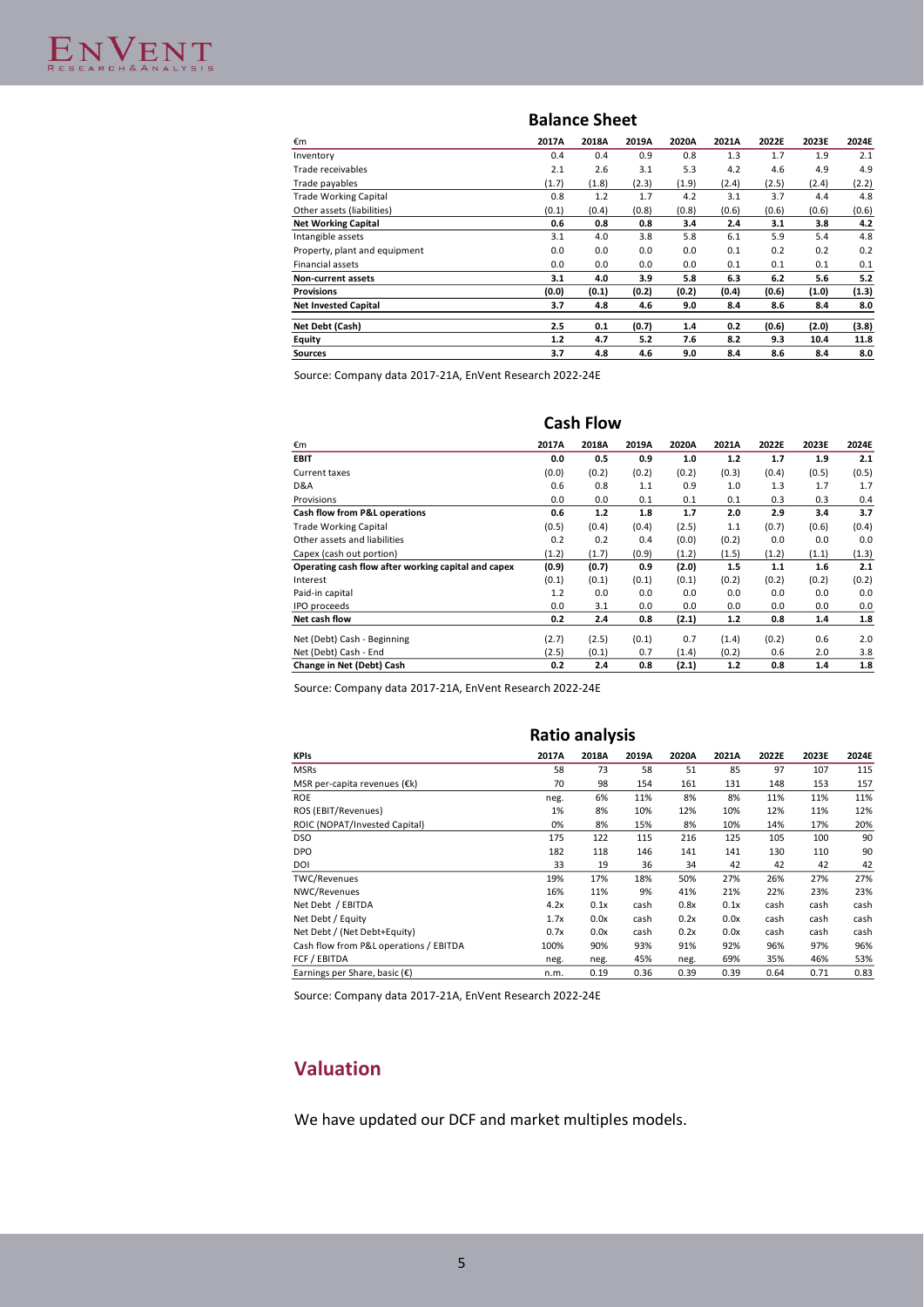## **Discounted Cash Flows**

Updated assumptions:

- Risk free rate: 1.0% (Italian 10-year government bonds interest rate 3Y average. Source: Bloomberg, April 2022)
- Market return: 12.5% (3Y average. Source: Bloomberg, April 2022)
- Market risk premium: 11.5%
- Beta: 0.9
- Cost of equity: 11.4%
- Cost of debt: 4.5% (Source: in line with KIP implicit bank debt rate)
- Tax rate: 24% (IRES)
- 30% debt/(debt + equity) as a sustainable target capital structure
- WACC 9.0%
- Perpetual growth rate after explicit projections: 2.5%
- Terminal Value assumes a 12.5% EBIT margin

| €m                                  |       | 2021A | 2022E | 2023E |       | 2024E Perpetuity |
|-------------------------------------|-------|-------|-------|-------|-------|------------------|
| <b>Revenues</b>                     |       | 11.5  | 14.4  | 16.3  | 18.0  | 18.5             |
| <b>EBITDA</b>                       |       | 2.1   | 3.0   | 3.5   | 3.9   | 3.7              |
| Margin                              |       | 18.5% | 21.0% | 21.6% | 21.6% | 20.0%            |
| <b>EBIT</b>                         |       | 1.2   | 1.7   | 1.9   | 2.1   | 2.3              |
| Margin                              |       | 10.0% | 11.8% | 11.4% | 11.9% | 12.5%            |
| <b>Taxes</b>                        |       | (0.3) | (0.5) | (0.5) | (0.5) | (0.6)            |
| <b>NOPAT</b>                        |       | 0.8   | 1.2   | 1.4   | 1.6   | 1.7              |
| D&A                                 |       | 1.0   | 1.3   | 1.7   | 1.7   | 1.4              |
| Provisions                          |       | 0.1   | 0.3   | 0.3   | 0.4   | 0.0              |
| Cash flow from P&L operations       |       | 1.9   | 2.8   | 3.4   | 3.7   | 3.0              |
| <b>Trade Working Capital</b>        |       | 1.1   | (0.7) | (0.6) | (0.4) | (0.2)            |
| Other assets and liabilities        |       | (0.2) | 0.0   | 0.0   | 0.0   | 0.0              |
| Capex                               |       | (1.5) | (1.2) | (1.1) | (1.3) | (1.4)            |
| <b>Unlevered Free Cash Flow</b>     |       | 1.4   | 1.0   | 1.6   | 2.1   | 1.5              |
| <b>WACC</b>                         | 9.0%  |       |       |       |       |                  |
| Long-term growth (G)                | 2.5%  |       |       |       |       |                  |
| <b>Discounted Cash Flows</b>        |       |       | 0.9   | 1.4   | 1.6   |                  |
| Sum of Discounted Cash Flows        | 3.9   |       |       |       |       |                  |
| <b>Terminal Value</b>               |       |       |       |       |       | 23.0             |
| Discounted TV                       | 17.8  |       |       |       |       |                  |
| <b>Enterprise Value</b>             | 21.7  |       |       |       |       |                  |
| Net (Debt) Cash as of 31/12/21      | (0.2) |       |       |       |       |                  |
| <b>Equity Value</b>                 | 21.5  |       |       |       |       |                  |
| Equity Value per share $(\epsilon)$ | 13.10 |       |       |       |       |                  |
| <b>DCF - Implied multiples</b>      |       | 2021A | 2022E | 2023E | 2024E |                  |
| EV/Revenues                         |       | 1.9x  | 1.5x  | 1.3x  | 1.2x  |                  |
| EV/EBITDA                           |       | 10.2x | 7.2x  | 6.2x  | 5.6x  |                  |
| EV/EBIT                             |       | 18.8x | 12.8x | 11.6x | 10.1x |                  |

## **DCF Valuation**

Source: EnVent Research

P/E 33.7x 20.6x 18.5x 15.8x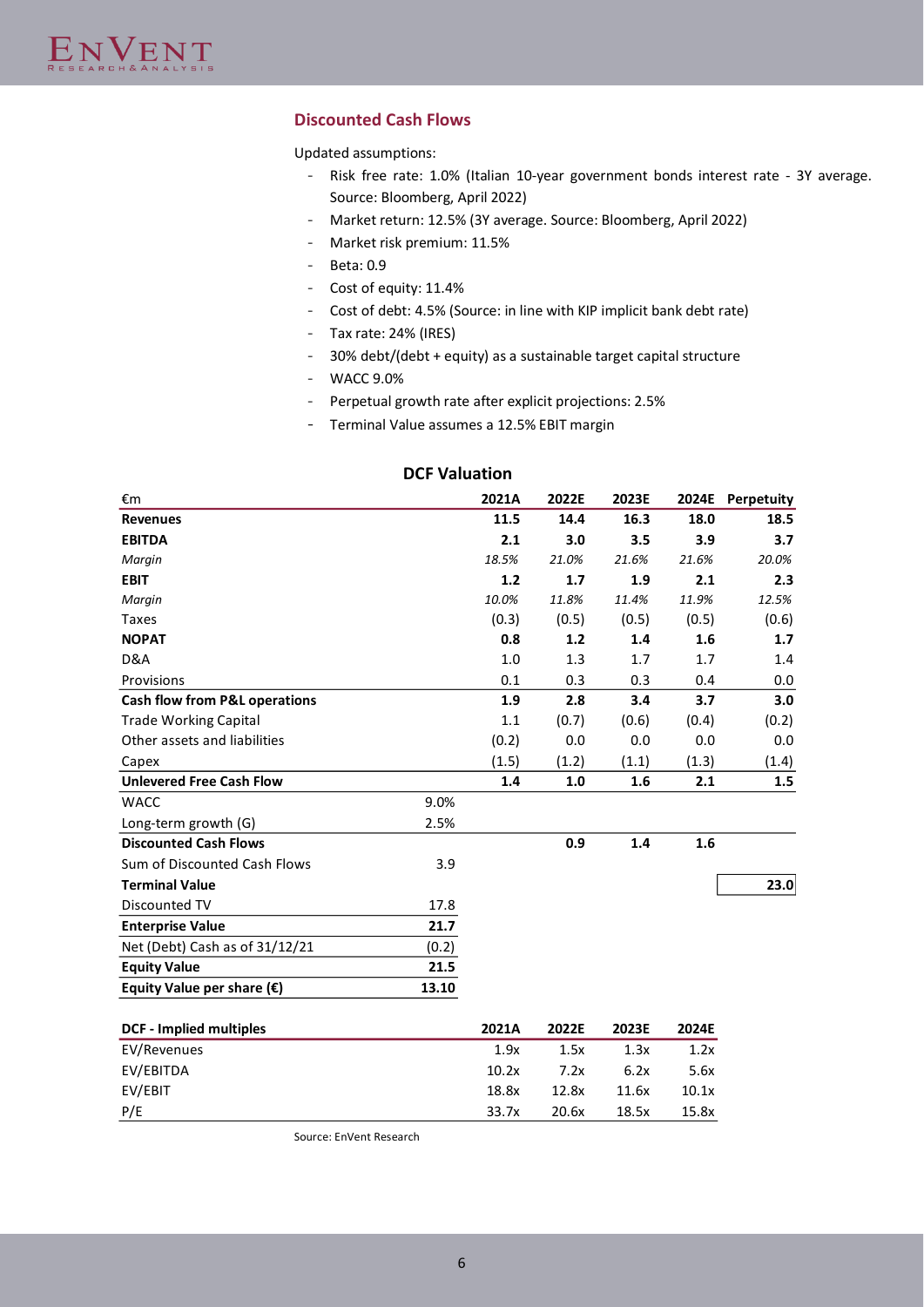### **Market multiples**

The comparable listed companies were selected according to criteria which take into consideration: i) presence in the industry, in broad sense, with some of the selected peers selling common nutritional supplements and others selling medical nutritionals; and ii) business models.

As to business models similarities, it is worth to mention that some of the selected peers act as CDMO (Contract Development and Manufacturing Organization). Unlike KIP, those peers do not outsource production but are actually outsourcers for third parties. As a consequence, margins, KPIs' and market metrics may be substantially different among peers, whose comparability with KIP is quite poor.

|                                                            |       | <b>EV/REVENUES</b> |       |       | <b>EV/EBITDA</b> |       |       | <b>EV/EBIT</b> |       |        | P/E   |       |
|------------------------------------------------------------|-------|--------------------|-------|-------|------------------|-------|-------|----------------|-------|--------|-------|-------|
| <b>Company</b>                                             | 2021  | 2022E              | 2023E | 2021  | 2022E            | 2023E | 2021  | 2022E          | 2023E | 2021   | 2022E | 2023E |
| Pharmanutra                                                | 10.3x | 7.5x               | 6.7x  | 36.3x | 28.0x            | 24.1x | 39.1x | 30.3x          | 26.4x | 53.0x  | 44.3x | 40.2x |
| Fine Foods & Pharmaceuticals                               | 2.0x  | 1.0x               | 0.9x  | 19.1x | 10.4x            | 7.2x  | 50.7x | 30.1x          | 14.1x | neg    | 34.6x | 16.7x |
| Friulchem                                                  | 0.5x  | 0.3x               | 0.3x  | 8.1x  | 3.9x             | 3.2x  | 17.6x | 7.2x           | 5.1x  | 118.9x | 16.2x | 8.1x  |
| Shedir Pharma                                              | 1.0x  | 0.8x               | 0.7x  | 6.6x  | 3.9x             | 3.4x  | 8.5x  | 5.8x           | 5.1x  | 13.7x  | 9.8x  | 8.5x  |
| Arterra Bioscience                                         | 3.1x  | n.a.               | n.a.  | 8.6x  | n.a.             | n.a.  | 11.9x | n.a.           | n.a.  | 17.2x  | n.a.  | n.a.  |
| Labomar                                                    | 3.1x  | 2.1x               | 2.0x  | 23.2x | 11.9x            | 10.4x | 42.6x | 22.2x          | 19.3x | 22.1x  | 25.9x | 22.7x |
| Enervit                                                    | 1.2x  | 1.0x               | 1.0x  | 9.1x  | 10.4x            | 8.7x  | 16.6x | 23.2x          | 15.7x | 19.0x  | 23.7x | 15.9x |
| Mean                                                       | 3.0x  | 2.1x               | 1.9x  | 15.8x | 11.4x            | 9.5x  | 26.7x | 19.8x          | 14.3x | 40.7x  | 25.7x | 18.7x |
| Mean w/out extremes                                        | 2.1x  | 1.3x               | 1.1x  | 13.6x | 9.2x             | 7.4x  | 25.6x | 20.7x          | 13.6x | 27.8x  | 25.1x | 15.9x |
| Median                                                     | 2.0x  | 1.0x               | 1.0x  | 9.1x  | 10.4x            | 7.9x  | 17.6x | 22.7x          | 14.9x | 20.6x  | 24.8x | 16.3x |
| Kolinpharma current share price<br>and Consensus Estimates | 1.3x  | 1.0x               | 0.9x  | 7.6x  | 4.8x             | 4.1x  | 13.5x | 6.5x           | 7.1x  | 24.7x  | 9.7x  | 11.1x |

Source: EnVent Research on S&P Capital IQ, 25/04/2022

| <b>Multiples Application</b>               |                |                                  |                    |                                                |                                       |  |  |  |  |
|--------------------------------------------|----------------|----------------------------------|--------------------|------------------------------------------------|---------------------------------------|--|--|--|--|
| <b>Multiples -</b><br><b>Nutraceutical</b> | €m             | <b>Median</b><br><b>Multiple</b> | EV ( $\epsilon$ m) | Net (Debt)/<br>Cash $(\epsilon m)$<br>31/12/21 | <b>Equity Value</b><br>$(\epsilon m)$ |  |  |  |  |
| 2022E Revenues                             | 14.4<br>Median | 1.0x                             | 15.0               | (0.2)                                          | 14.8                                  |  |  |  |  |
| 2023E Revenues                             | 16.3<br>Median | 1.0x                             | 15.8               | (0.2)                                          | 15.6                                  |  |  |  |  |
| Mean                                       |                |                                  |                    |                                                | 15.2                                  |  |  |  |  |
| 2022E EBITDA                               | 3.0<br>Median  | 10.4x                            | 31.5               | (0.2)                                          | 31.2                                  |  |  |  |  |
| 2023E EBITDA                               | 3.5<br>Median  | 7.9x                             | 28.0               | (0.2)                                          | 27.8                                  |  |  |  |  |
| Mean                                       |                |                                  |                    |                                                | 29.5                                  |  |  |  |  |
| <b>2022E EBIT</b>                          | 1.7<br>Median  | 22.7x                            | 38.5               | (0.2)                                          | 38.3                                  |  |  |  |  |
| <b>2023E EBIT</b>                          | 1.9<br>Median  | 14.9x                            | 27.8               | (0.2)                                          | 27.6                                  |  |  |  |  |
| Mean                                       |                |                                  |                    |                                                | 32.9                                  |  |  |  |  |
| 2022E Earnings                             | 1.0<br>Median  | 24.8x                            | 25.9               |                                                | 25.9                                  |  |  |  |  |
| 2023E Earnings                             | 1.2<br>Median  | 16.3x                            | 18.9               |                                                | 18.9                                  |  |  |  |  |
| Mean                                       |                |                                  |                    |                                                | 22.4                                  |  |  |  |  |
| Mean                                       |                |                                  |                    |                                                | 25.0                                  |  |  |  |  |

Source: EnVent Research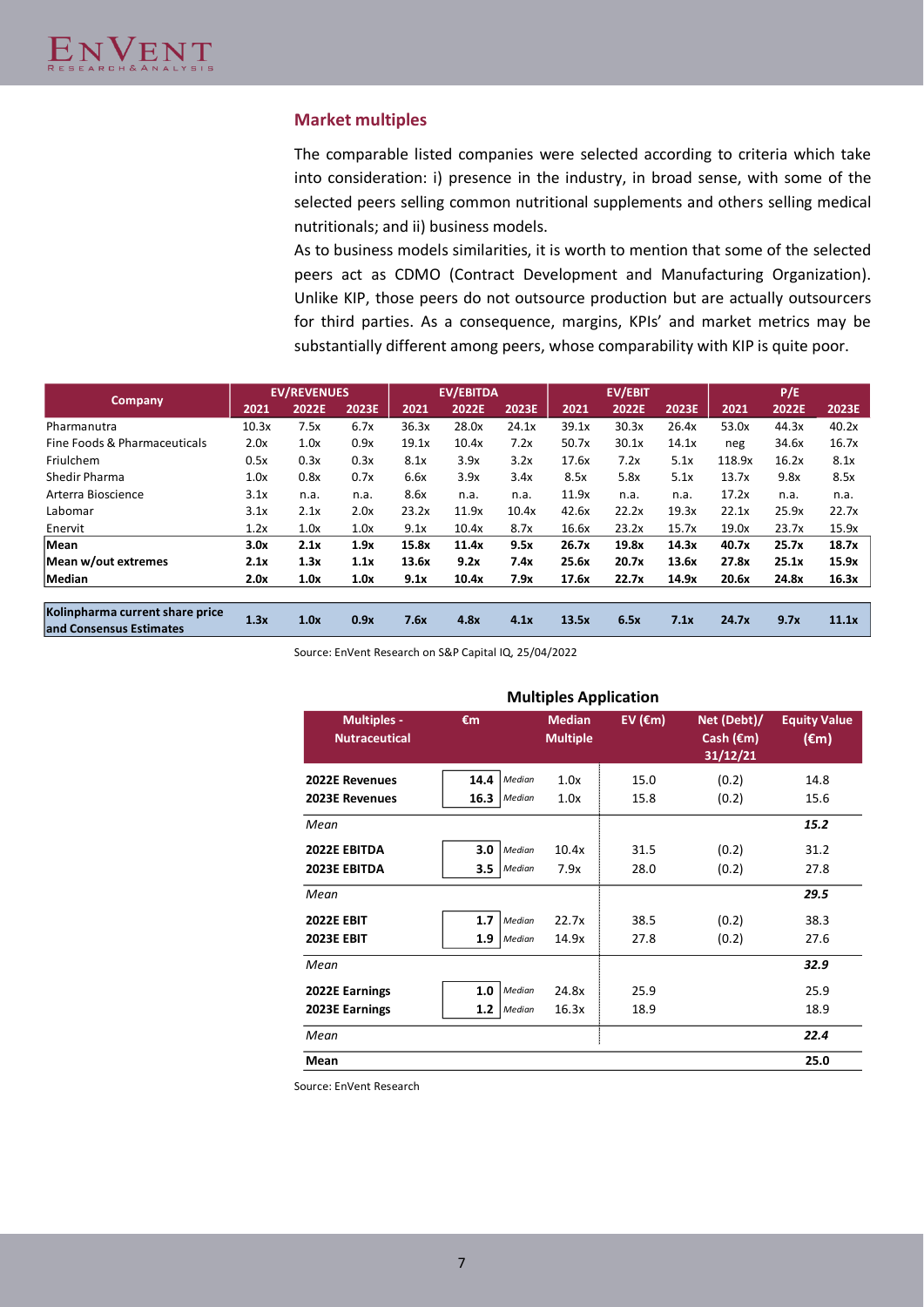# **Target Price**

Due to low comparability of KIP vs listed peers, we consider DCF as the most suitable methodology for target price estimation. Our updated valuation of KIP is €13.10 vs previous €12.61 per share, with a potential upside of 49% on the current share price. Thus, we confirm an OUTPERFORM recommendation on the stock.

Please refer to important disclosures at the end of this report.

| Kolinpharma Price per Share      | €     |
|----------------------------------|-------|
| <b>Target Price</b>              | 13.10 |
| Current Share Price (25/04/2022) | 8.80  |
| <b>Premium (Discount)</b>        | 49%   |

Source: EnVent Research



### **KIP Share Price vs EnVent Target Price**

Source: EnVent Research on S&P Capital IQ, 25/04/2022

# **KIP implied EV/Revenues vs industry median multiples**

**KIP implied EV/Revenues vs industry median multiples**



Source: EnVent Research on S&P Capital IQ, 25/04/2022

Note: EV/Revenues refers to multiples estimated for the year end following the research update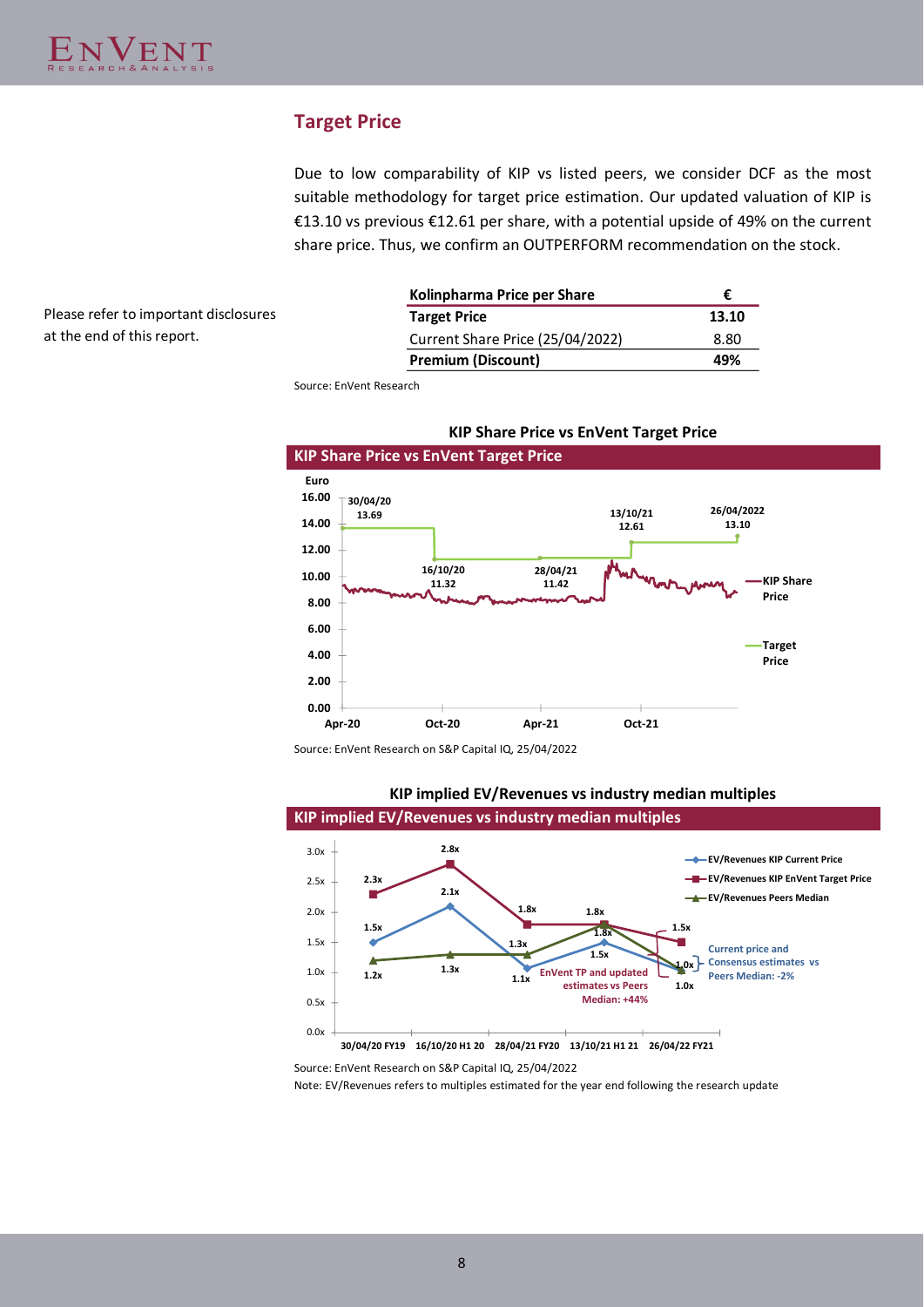**DISCLAIMER** (for more details go to www.enventcapitalmarkets.co.uk under "Disclaimer")

This publication has been prepared by Franco Gaudenti, Head of Research Division, and Luigi Tardella, Co-Head of Research Division, on behalf of the Research & Analysis Division of EnVent Capital Markets Limited ("EnVentCM"). EnVent Capital Markets Limited is authorised and regulated by the Financial Conduct Authority (Reference no. 651385).

According to article 35, paragraph 2b of Euronext Growth Milan Rules for Companies (Regolamento Emittenti Euronext Growth Milan), EnVentCM has been commissioned to produce Equity Research, and particularly this publication, for the Company by arrangement with MIT SIM, the Specialist engaged by the Company.

This publication does not represent to be, nor can it be construed as being, an offer or solicitation to buy, subscribe or sell financial products or instruments, or to execute any operation whatsoever concerning such products or instruments. This publication is not, under any circumstances, intended for distribution to the general public. Accordingly, this document is only for persons who are Eligible Counterparties or Professional Clients only, i.e. persons having professional experience in investments who are authorized persons or exempted persons within the meaning of the Financial Services and Markets Act 2000 and COBS 4.12 of the FCA's New Conduct of Business Sourcebook. For residents in Italy, this document is intended for distribution only to professional clients and qualified counterparties as defined in Consob Regulation n. 16190 of the 29th October 2007, as subsequently amended and supplemented.

This publication, nor any copy of it, can not be brought, transmitted or distributed in the United States of America, Canada, Japan or Australia. Any failure to comply with these restrictions may constitute a violation of the securities laws provided by the United States of America, Canada, Japan or Australia.

EnVentCM does not guarantee any specific result as regards the information contained in the present publication, and accepts no responsibility or liability for the outcome of the transactions recommended therein or for the results produced by such transactions. Each and every investment/divestiture decision is the sole responsibility of the party receiving the advice and recommendations, who is free to decide whether or not to implement them. The price of the investments and the income derived from them can go down as well as up, and investors may not get back the amount originally invested. Therefore, EnVentCM and/or the author(s) of the present publication cannot in any way be held liable for any losses, damage or lower earnings that the party using the publication might suffer following execution of transactions on the basis of the information and/or recommendations contained therein.

The purpose of this publication is merely to provide information that is up to date and as accurate as possible. The information and each possible estimate and/or opinion and/or recommendation contained in this publication is based on sources believed to be reliable. Although EnVentCM makes every reasonable endeavour to obtain information from sources that it deems to be reliable, it accepts no responsibility or liability as to the completeness, accuracy or exactitude of such information and sources. Past performance is not a guarantee of future results.

Most important sources of information used for the preparation of this publication are the documentation published by the Company (annual and interim financial statements, press releases, company presentations, IPO prospectus), the information provided by business and credit information providers (as Bloomberg, S&P Capital IQ, AIDA) and industry reports.

EnVentCM has no obligation to update, modify or amend this publication or to otherwise notify a reader or recipient of this publication in the case that any matter, opinion, forecast or estimate contained herein, changes or subsequently becomes inaccurate, or if the research on the subject company is withdrawn. The estimates, opinions, and recommendations expressed in this publication may be subject to change without notice, on the basis of new and/or further available information.

EnVentCM intends to provide continuous coverage of the Company and the financial instrument forming the subject of the present publication, with a semi-annual frequency and, in any case, with a frequency consistent with the timing of the Company's periodical financial reporting and of any exceptional event occurring in its sphere of activity.

A draft copy of this publication may be sent to the subject Company for its information and review (without valuation, target price and recommendation), for the purpose of correcting any inadvertent material inaccuracies. EnVentCM did not disclose the rating to the issuer before publication and dissemination of this document.

### **ANALYST DISCLOSURES**

For each company mentioned in this publication, all of the views expressed in this publication accurately reflect the financial analysts' personal views about any or all of the subject company (companies) or securities.

Neither the analysts nor any member of the analysts' households have a financial interest in the securities of the subject Company. Neither the analysts nor any member of the analysts' households serve as an officer, director or advisory board member of the subject company. Analysts' remuneration was not, is not or will be not related, either directly or indirectly, to specific proprietary investment transactions or to market operations in which EnVentCM has played a role (as Euronext Growth Advisor, for example) or to the specific recommendation or view in this publication. EnVentCM has adopted internal procedures and an internal code of conduct aimed to ensure the independence of its financial analysts. EnVentCM research analysts and other staff involved in issuing and disseminating research reports operate independently of EnVentCM Capital Market business. EnVentCM, within the Research & Analysis Division, may collaborate with external professionals. It may, directly or indirectly, have a potential conflict of interest with the Company and, for that reason, EnVentCM adopts organizational and procedural measures for the prevention and management